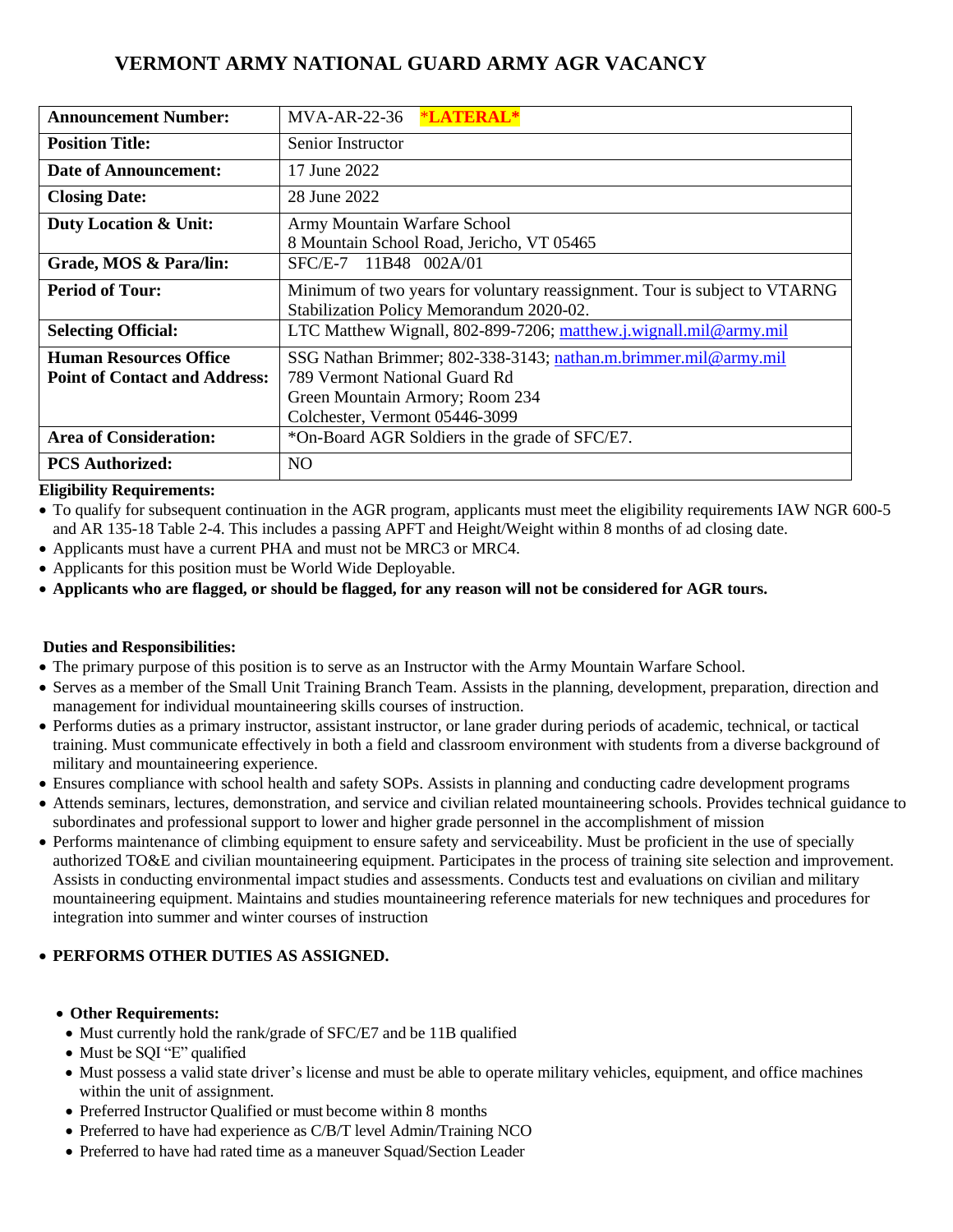• Applicants who are flagged, or should be flagged, for any reason will not be considered for AGR tours.

## **Instructions for Applying:**

- Interested applicants will submit documents on the attached Title 32 AGR Application Checklist. Please do not submit applications in binders or stapled together.
- Applications without all required supporting documents will not be considered. Applications received after 1600 on the closing date will not be considered. Original packets will not be returned once they are received by the AGR Office.
- US Government postage and envelopes may not be used for submitting applications.
- **Emailed applications will be accepted. Email application to [nathan.m.brimmer.mil@](mailto:nathan.m.brimmer.mil@mail.mil)army.mil as one PDF document.**

**Miscellaneous:**

 **Submit Applications (with attached checklist) to: Human Resources Office AGR Section, Room 234 789 Vermont National Guard Road Colchester, VT 05446**